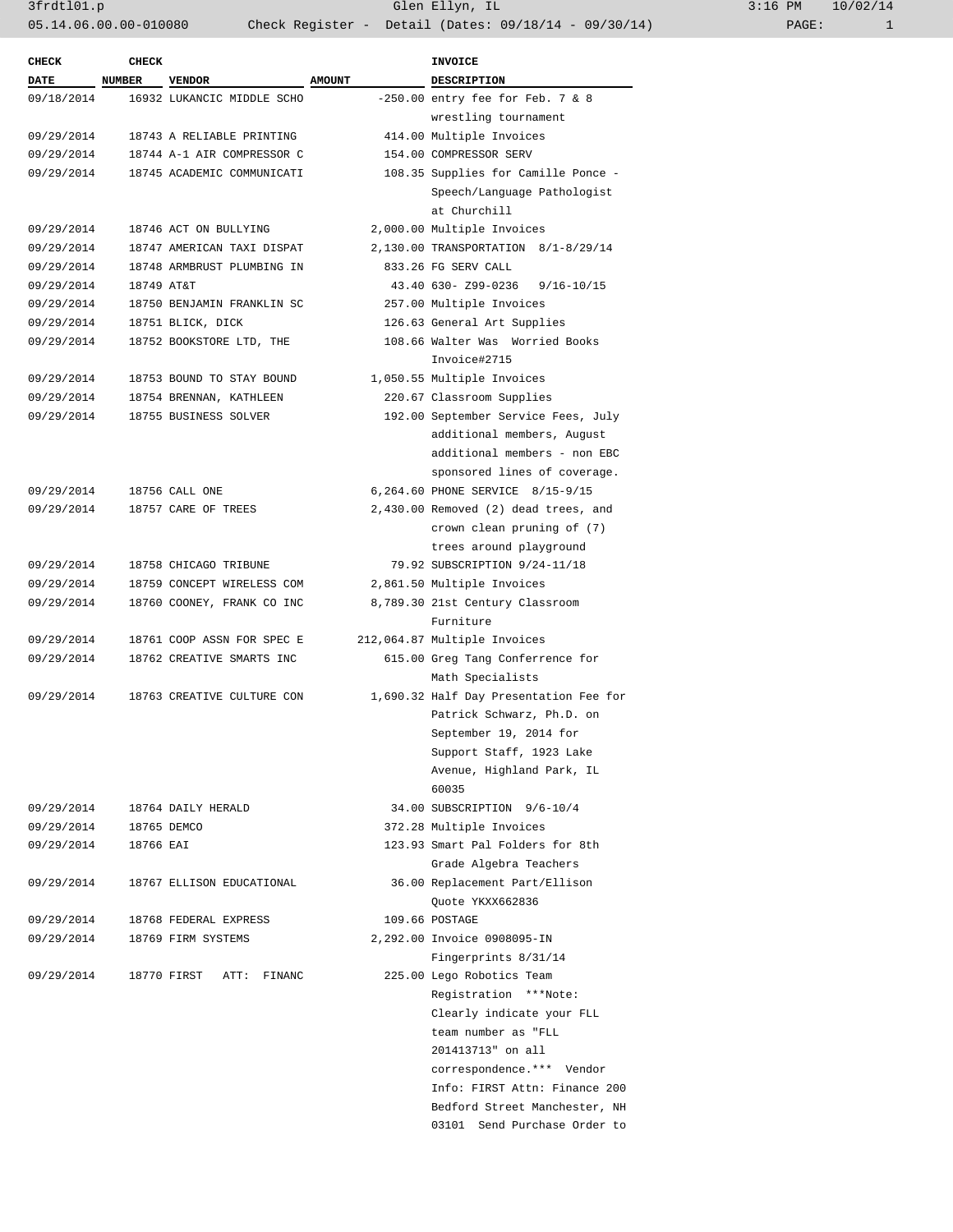3frdtl01.p Glen Ellyn, IL 3:16 PM 10/02/14 05.14.06.00.00-010080 Check Register - Detail (Dates: 09/18/14 - 09/30/14)

| <b>CHECK</b> | <b>CHECK</b>  |                                       |               | <b>INVOICE</b>                             |
|--------------|---------------|---------------------------------------|---------------|--------------------------------------------|
| <b>DATE</b>  | <b>NUMBER</b> | <b>VENDOR</b>                         | <b>AMOUNT</b> | <b>DESCRIPTION</b>                         |
|              |               |                                       |               | Finance Fax # is 603-206-2079              |
| 09/29/2014   |               | 18771 FITNESS FINDERS                 |               | 40.47 Shoe tokens for the Running<br>Club. |
| 09/29/2014   |               | 18772 FOLLETT SOFTWARE COM            |               | 73.90 Follett Barcodes                     |
| 09/29/2014   |               | 18773 FOLLETT SCHOOL SOLUT            |               | 321.69 Multiple Invoices                   |
| 09/29/2014   |               | 18774 GIANT STEPS                     |               | 13,668.60 October Tuition for two          |
|              |               |                                       |               | District 41 students Invoice               |
|              |               |                                       |               | #041-1014E                                 |
| 09/29/2014   |               | 18775 GLENOAKS THERAPEUTIC            |               | 1,289.07 Multiple Invoices                 |
| 09/29/2014   |               | 18776 GRAY, CHELSEA                   |               | 147.04 Premium refund                      |
| 09/29/2014   |               | 18777 HARLAND TECHNOLOGY S            |               | 579.00 Scantron Maint. Agreement           |
|              |               |                                       |               | Renewal                                    |
| 09/29/2014   |               | 18778 HEINEMANN                       |               | 108.90 Phonics Lessons Grade K             |
| 09/29/2014   |               | 18779 HOUGHTON MIFFLING RE            |               | 1,350.00 Big Ideas Math (Hadley)           |
|              |               |                                       |               | 2013/2014 Order#5                          |
| 09/29/2014   |               | 18780 IASA DUPAGE DIVISION            |               | 110.00 2014-2015 Dues                      |
| 09/29/2014   |               | 18781 ICE MOUNTAIN SPRING             |               | 453.79 Multiple Invoices                   |
| 09/29/2014   |               | 18782 INNOVATIVE MODULAR S            |               | 59,460.00 Multiple Invoices                |
| 09/29/2014   |               | 18783 INTERNATIONAL PLASTI            |               | 88.99 Zip Lock Bags for Bookroom           |
| 09/29/2014   |               | 18784 ISPA CONVENTION                 |               | 279.00 Registration for Veronica           |
|              |               |                                       |               | Magana-Atilano ISPA Member                 |
|              |               |                                       |               | #4115 October 2 & 3, 2014                  |
| 09/29/2014   |               | 18785 IVERSON PUBLISHING              |               | 1,161.60 Multiple Invoices                 |
| 09/29/2014   |               | 18786 JUNIOR LIBRARY GUILD            |               | 1,308.00 Junior Library Guild              |
|              |               |                                       |               | membership Order # 400317                  |
|              |               |                                       |               | Customer Id: J060795 Sales                 |
|              |               |                                       |               | Rep: Katrina Elmer                         |
|              |               |                                       |               | 800.491.0174                               |
| 09/29/2014   |               | 18787 KONICA MINOLTA BUSIN            |               | 17,503.00 Multiple Invoices                |
| 09/29/2014   |               | 18788 KRAUS, LOUIS J MD               |               | 1,680.00 Evaluation Documentation          |
|              |               |                                       |               | Preparation for D41 Student                |
|              |               |                                       |               | June 2014                                  |
| 09/29/2014   |               | 18789 LAKESHORE LEARNING M            |               | 126.47 Classroom Supplies                  |
| 09/29/2014   |               | 18790 LAZEL                           |               | 8,325.10 Annual Renewal for Reading A      |
|              |               |                                       |               | to Z                                       |
| 09/29/2014   |               | 18791 LINCOLN LIBRARY PRES            |               | 376.00 Annual Renewal for LMC              |
|              |               |                                       |               | Research Database                          |
|              |               | 09/29/2014 18792 LUKANCIC MIDDLE SCHO |               | 250.00 ENTRY FEE FOR 2/7 - 2/7/14          |
|              |               |                                       |               | WRESTLING TOURNAMENT                       |
|              |               |                                       |               | REPLACEMENT CHECK                          |
| 09/29/2014   |               | 18793 LUPE LLOYD & ASSOCIA            |               | 2,500.00 Professional Development for      |
|              |               |                                       |               | Dual Language                              |
| 09/29/2014   |               | 18794 MASON, KIM                      |               | 76.51 Classroom supplies                   |
| 09/29/2014   |               | 18795 MAY DECORATING II I             |               | 2,890.00 Finish & sand drywall in          |
|              |               |                                       |               | library, offices, and hallway              |
|              |               |                                       |               | and re-paint all surfaces at               |
|              |               |                                       |               | Ben Franklin School due to                 |
|              |               |                                       |               | flood                                      |
| 09/29/2014   |               | 18796 MCGRAW-HILL SCHOOL E            |               | 304.88 EM Consumable Workbooks             |
|              |               |                                       |               | 2014/2015 BF 4th Grade                     |
| 09/29/2014   |               | 18797 METRO PROFESSIONAL P            |               | 2,825.84 Multiple Invoices                 |
| 09/29/2014   |               | 18798 MONARCH RENOVATION I            |               | 600.00 REPAIR HD GIRLS' LOCKERS            |
| 09/29/2014   |               | 18799 OFFICE DEPOT                    |               | 675.16 Multiple Invoices                   |
| 09/29/2014   |               | 18800 PEPPERS, PAT                    |               | 65.00 V-ball ref 9/18                      |
| 09/29/2014   |               | 18801 PIONEER VALLEY BOOKS            |               | 796.95 Multiple Invoices                   |
| 09/29/2014   |               | 18802 PIONEER ATHLETICS               |               | 163.00 paint for lines on activity         |
|              |               |                                       |               |                                            |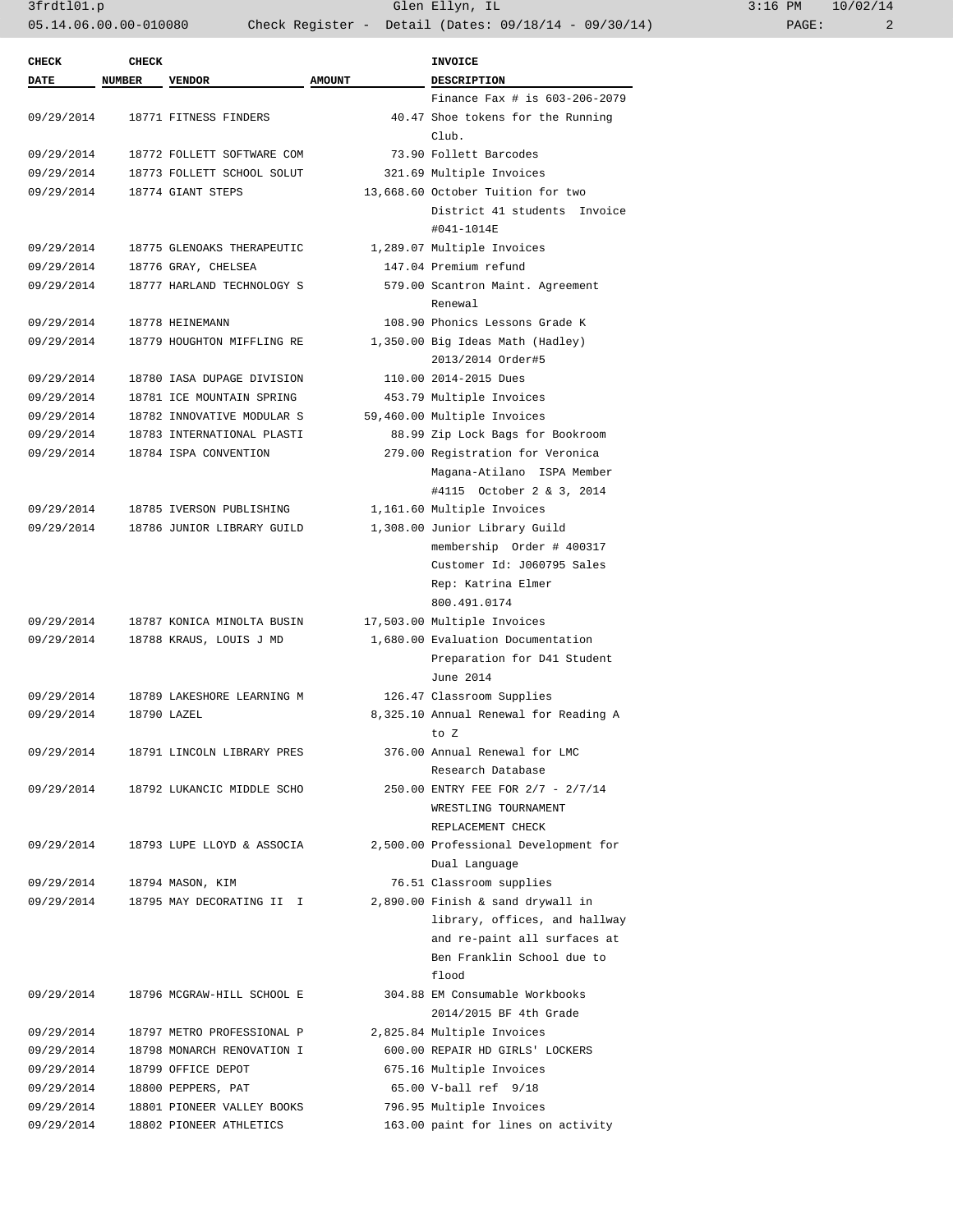| <b>CHECK</b>                   | <b>CHECK</b>  |                                                   |               | <b>INVOICE</b>                                                     |
|--------------------------------|---------------|---------------------------------------------------|---------------|--------------------------------------------------------------------|
| <b>DATE</b>                    | <b>NUMBER</b> | <b>VENDOR</b>                                     | <b>AMOUNT</b> | <b>DESCRIPTION</b>                                                 |
|                                |               |                                                   |               | fields outside                                                     |
| 09/29/2014                     |               | 18803 PYONE, CHO                                  |               | 562.50 Translating                                                 |
| 09/29/2014                     |               | 18804 RANDALL INDUSTRIES                          |               | 316.57 LIFT REPAIR                                                 |
| 09/29/2014                     |               | 18805 RBS ACTIVEWEAR                              |               | 219.85 Wildcat Way shirts for Hadley                               |
|                                |               |                                                   |               | Staff                                                              |
| 09/29/2014                     |               | 18806 REALLY GOOD STUFF IN                        |               | 679.53 Multiple Invoices                                           |
| 09/29/2014                     |               | 18807 ROSCOE CO                                   |               | 214.92 Multiple Invoices                                           |
| 09/29/2014                     |               | 18808 SASED                                       |               | 29,189.25 75% of FY15 HI Tuition                                   |
|                                |               |                                                   |               | Prebill for D41 - Invoice                                          |
|                                |               |                                                   |               | #1001500090                                                        |
| 09/29/2014                     |               | 18809 SCHOLASTIC INC                              |               | 107.02 Classroom Supplies                                          |
| 09/29/2014                     |               | 18810 SCHOOL LIBRARY JOURN                        |               | 79.99 Professional Journal                                         |
|                                |               |                                                   |               | Subscription                                                       |
| 09/29/2014                     |               | 18812 SCHOOL SPECIALTY                            |               | 3,204.19 Multiple Invoices                                         |
| 09/29/2014                     |               | 18814 SOARING EAGLE ACADEM                        |               | 43,058.40 Multiple Invoices                                        |
| 09/29/2014                     |               | 18815 SOCIAL THINKING                             |               | 864.85 Forest Glen Classrooms                                      |
| 09/29/2014                     |               | 18816 STAPLES ADVANTAGE                           |               | 220.44 Multiple Invoices                                           |
| 09/29/2014                     |               | 18817 STEINHILBER, JULIE                          |               | 37.93 9/19/2014 Steinhilber                                        |
|                                |               |                                                   |               | classroom supplies                                                 |
| 09/29/2014                     |               | 18818 TERRACON                                    |               | 20,738.00 Multiple Invoices                                        |
| 09/29/2014                     |               | 18819 THE OMNI GROUP                              |               | 31.50 CPI 403(b) - Invoice                                         |
|                                |               |                                                   |               | 1409-7801                                                          |
| 09/29/2014                     |               | 18820 THERDAT                                     |               | 68.20 Classroom Supplies                                           |
| 09/29/2014<br>09/29/2014       |               | 18821 TIME FOR KIDS<br>18822 TOLEDO PHYSICAL EDUC |               | 2,145.35 Multiple Invoices<br>258.43 Stopwatches, gator balls, and |
|                                |               |                                                   |               | cones                                                              |
| 09/29/2014                     |               | 18823 TRANSLATION SMART                           |               | 60.00 Translation                                                  |
| 09/29/2014                     |               | 18824 TTR SHIPPING                                |               | 725.00 Shipping Cost to Pickup Xerox                               |
|                                |               |                                                   |               | Copier at CSO                                                      |
| 09/29/2014                     |               | 18825 UNITED RADIO COMMUNI                        |               | 776.00 Radios for Hadley                                           |
| 09/29/2014                     |               | 18826 VILLAGE OF GLEN ELLY                        |               | 17.00 GAR WATER 7/3-8/7                                            |
| 09/29/2014                     |               | 18827 VONDRUSKA, CAMILLE                          |               | 20.00 Returned lost library book                                   |
|                                |               |                                                   |               | that was paid for. Student                                         |
|                                |               |                                                   |               |                                                                    |
| 09/29/2014                     |               | 18828 WILLOWBROOK WILDLIFE                        |               | 210.00 Program Fee for Guided Tour                                 |
| 09/30/2014                     |               | 18829 AFLAC                                       |               | 49.46 Multiple Invoices                                            |
| 09/30/2014                     |               | 18830 AFSCME                                      |               | 2,158.41 Multiple Invoices                                         |
| 09/30/2014                     | 18831 SDU     |                                                   |               | 1,613.92 Payroll accrual                                           |
| 09/30/2014                     |               | 18832 TOM VAUGHN, CHAPTER                         |               | 282.50 Payroll accrual                                             |
|                                |               | 09/22/2014 201400146 RELIANCE STANDARD LI         |               | 340.96 LTD - October 2014                                          |
|                                |               | 09/22/2014 201400147 UNUM LIFE INSURANCE          |               | 2,615.68 LTD 10/1/14 to 10/31/14                                   |
|                                |               | 09/30/2014 201400148 ILL MUNICIPAL RETIRE         |               | 68,957.79 Multiple Invoices                                        |
|                                |               | 09/30/2014 201400149 ILLINOIS DEPT OF REV         |               | 49,633.38 Multiple Invoices                                        |
|                                |               | 09/30/2014 201400150 INTERNAL REV SERVICE         |               | 191,036.05 Multiple Invoices                                       |
| 09/30/2014 201400151 T H I S   |               |                                                   |               | 17,738.58 Multiple Invoices                                        |
|                                |               | 09/30/2014 201400152 TEACHERS RETIREMENT          |               | 100,352.65 Multiple Invoices                                       |
| 09/30/2014 201400153 WAGEWORKS |               |                                                   |               | 5,430.86 Multiple Invoices                                         |
|                                |               | 09/30/2014 201400154 THE OMNI GROUP               |               | 37,080.20 Multiple Invoices                                        |
|                                |               |                                                   |               |                                                                    |

Totals for checks 946,070.22